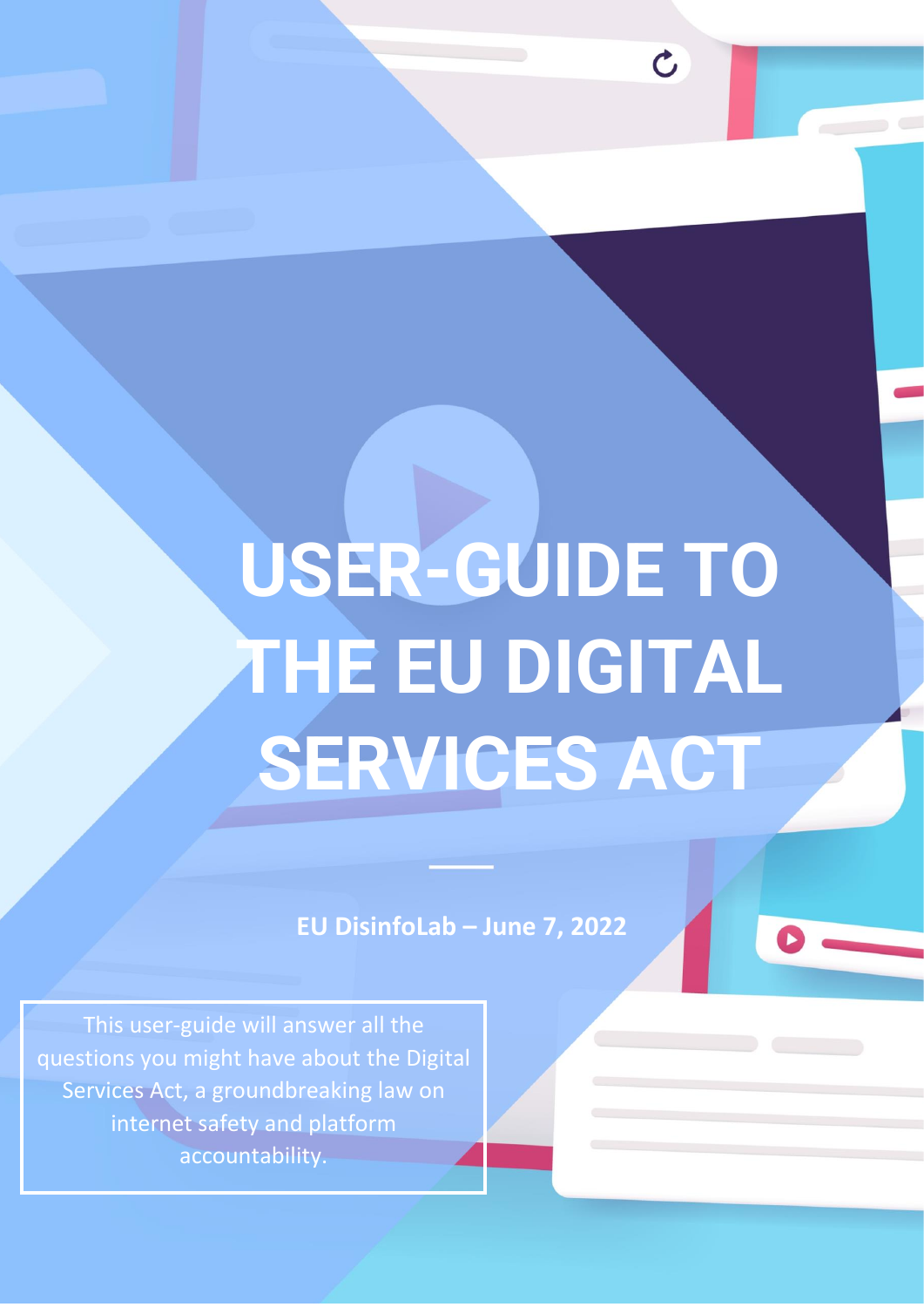# EU DISINFO<sup>LAB</sup>

**Publication Date:** June 7, 2022

**Authors:** Claire Pershan and Rita Jonusaite, EU DisinfoLab

**Disclaimer:** The broad political agreement on the Digital Services Act was reached in April 2022. It is not yet voted into law, and we have not seen the final version yet. This document is therefore based on the latest version of the agreed text seen by EU DisinfoLab, on May 16. There are still some uncertainties and questions, and EU DisinfoLab will update this document appropriately.

**EU DisinfoLab** Chaussée de Charleroi, 79 1060 Brussels, Belgium E-mail: [info@disinfo.eu](mailto:info@disinfo.eu)

#### **About EU DisinfoLab**

EU DisinfoLab is an independent non-profit research organisation specialised in analysing disinformation. We uncover and expose sophisticated disinformation campaigns. We seek to amplify the voices of our community of counterdisinformation experts across the EU and contribute with collective expertise to policy making. You can find more information about our work on our website [https://www.disinfo.eu/.](https://www.disinfo.eu/)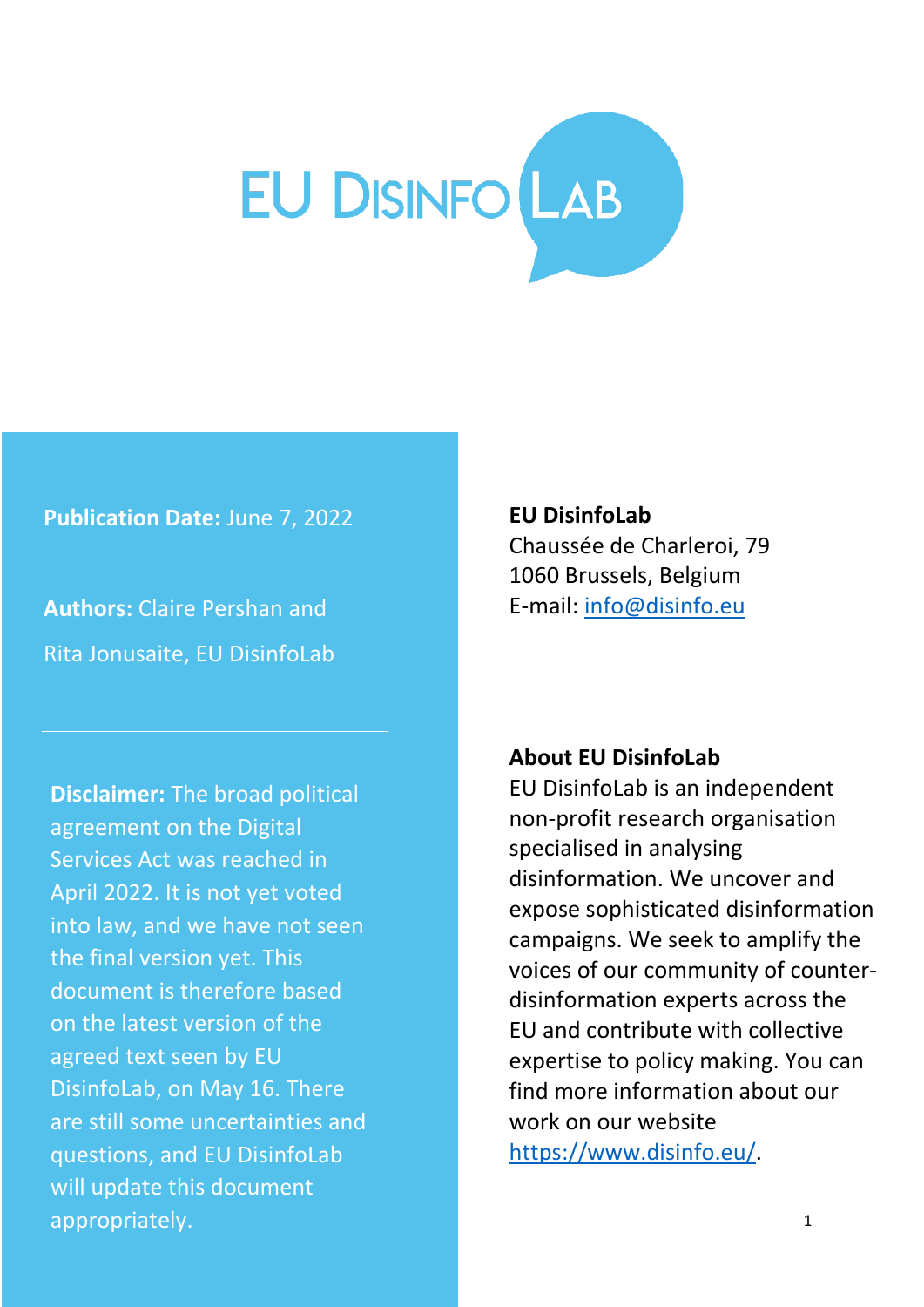# TABLE OF CONTENTS

| What is the difference between legal and illegal content, and why does this matter for the DSA? 4    |
|------------------------------------------------------------------------------------------------------|
|                                                                                                      |
| What can I do if I want to report disinformation? Does DSA make a difference there? 5                |
|                                                                                                      |
| Does this mean small and micro enterprises are exempt from the regulation? 6                         |
| What if I am not satisfied with the outcome of my complaint? Is there anything I can do to challenge |
| Is there anyone else who can help me to defend my rights under DSA? Can I help someone to defend     |
| Okay so this is all about what I can do when I spot disinformation online. What can I do to help     |
|                                                                                                      |
| What is the relationship between the DSA and the new Code of Practice on Disinformation? 8           |
| What about the illegal content? What are some of the mechanisms in place to report that? Are they    |
| Can I know why the service provider decided to take a certain action on my content? 9                |
|                                                                                                      |
|                                                                                                      |
|                                                                                                      |
|                                                                                                      |
|                                                                                                      |
|                                                                                                      |
|                                                                                                      |
|                                                                                                      |
|                                                                                                      |
|                                                                                                      |
|                                                                                                      |
|                                                                                                      |
|                                                                                                      |
|                                                                                                      |
|                                                                                                      |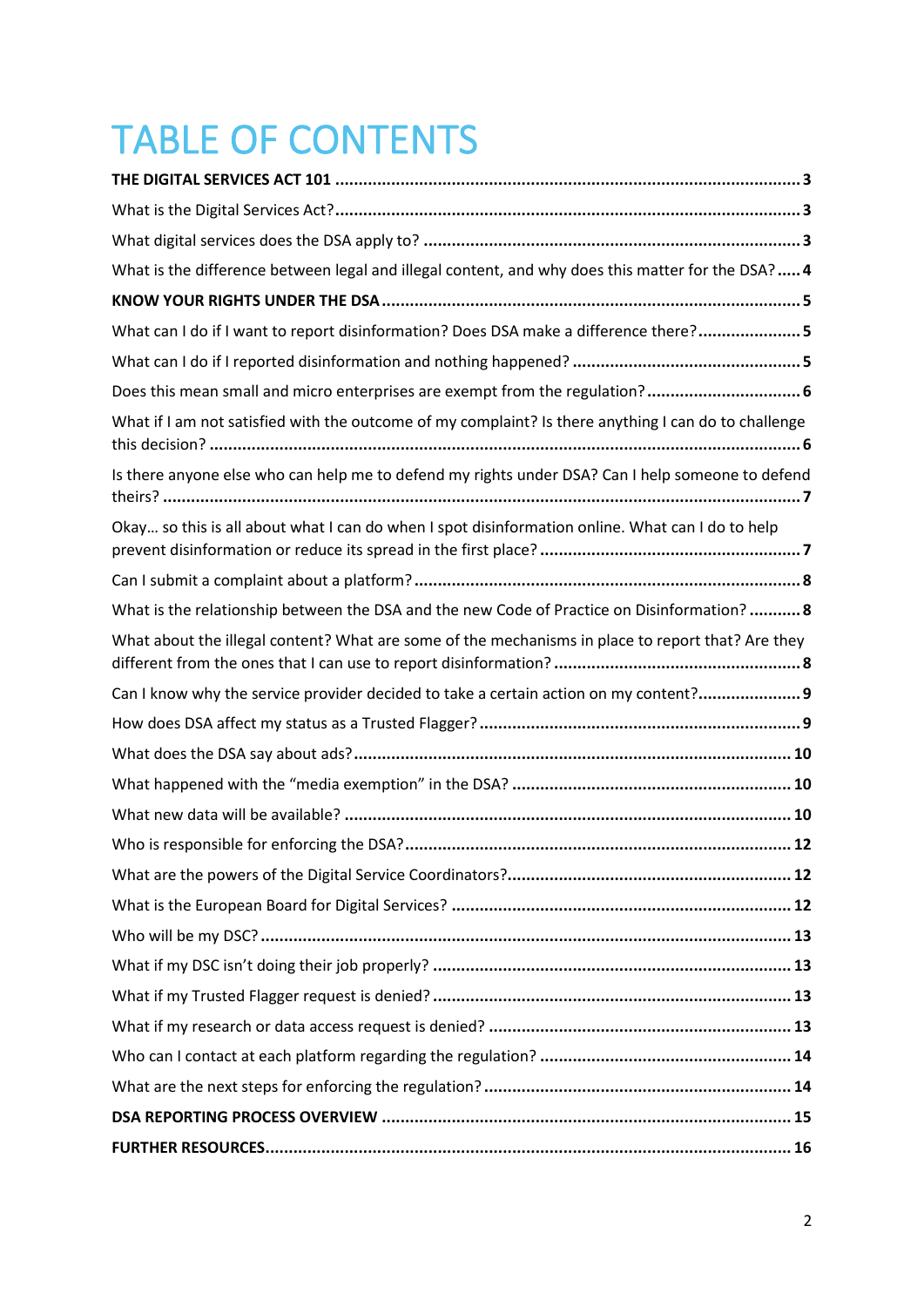# <span id="page-3-0"></span>THE DIGITAL SERVICES ACT 101

#### <span id="page-3-1"></span>What is the Digital Services Act?

The Digital Services Act (DSA) is a groundbreaking law on internet safety and platform accountability. With this regulation, platforms will be held accountable for their role in disseminating mis and disinformation, among other online harms, and will be required to share more information with researchers and the public.

Ensuring that the EU's Digital Services Act regulation is effective in countering disinformation will take collective effort. That's why EU DisinfoLab has written this "User-Guide to the Digital Services Act". We want you to know what new tools and rights you will have under this law, and we hope that you will get involved strategically.

#### <span id="page-3-2"></span>What digital services does the DSA apply to?

The DSA regulates digital services operating in the EU market or delivering services to EU users.

The regulation sets tiered obligations depending on the type of digital service, with the most impactful obligations applying to "Very Large Online Platforms" (VLOPs) and to "Very Large Online



Search Engines" (VLOSEs), with over 45 million users in the European Union. This means that the most impactful elements of the law will relate to platforms like Facebook, YouTube, TikTok, Twitter and services like Google Search<sup>1</sup>.

Another category of "Online Platforms" that host usergenerated content will also have important responsibilities. This category will include smaller social media platforms, content-sharing platforms, app stores, online marketplaces, and online travel and accommodation platforms. "Hosting Services" refers to cloud service providers (for instance Amazon Web Services, Microsoft Azure, etc.) and to web hosting services that offer infrastructure to support websites. Finally, "Intermediary Services" means services like Internet Service Providers (ISPs) and domain name registrars and registries (like GoDaddy). Mostly we will focus on VLOPs and VLOSEs in this document.

*Figure 1 Levels of obligations by categories set by DSA*

*<sup>1</sup>* This is our assumption - we are awaiting official designation, or the process through which the European Commission will decide which digital services will qualify as VLOPs and VLOSEs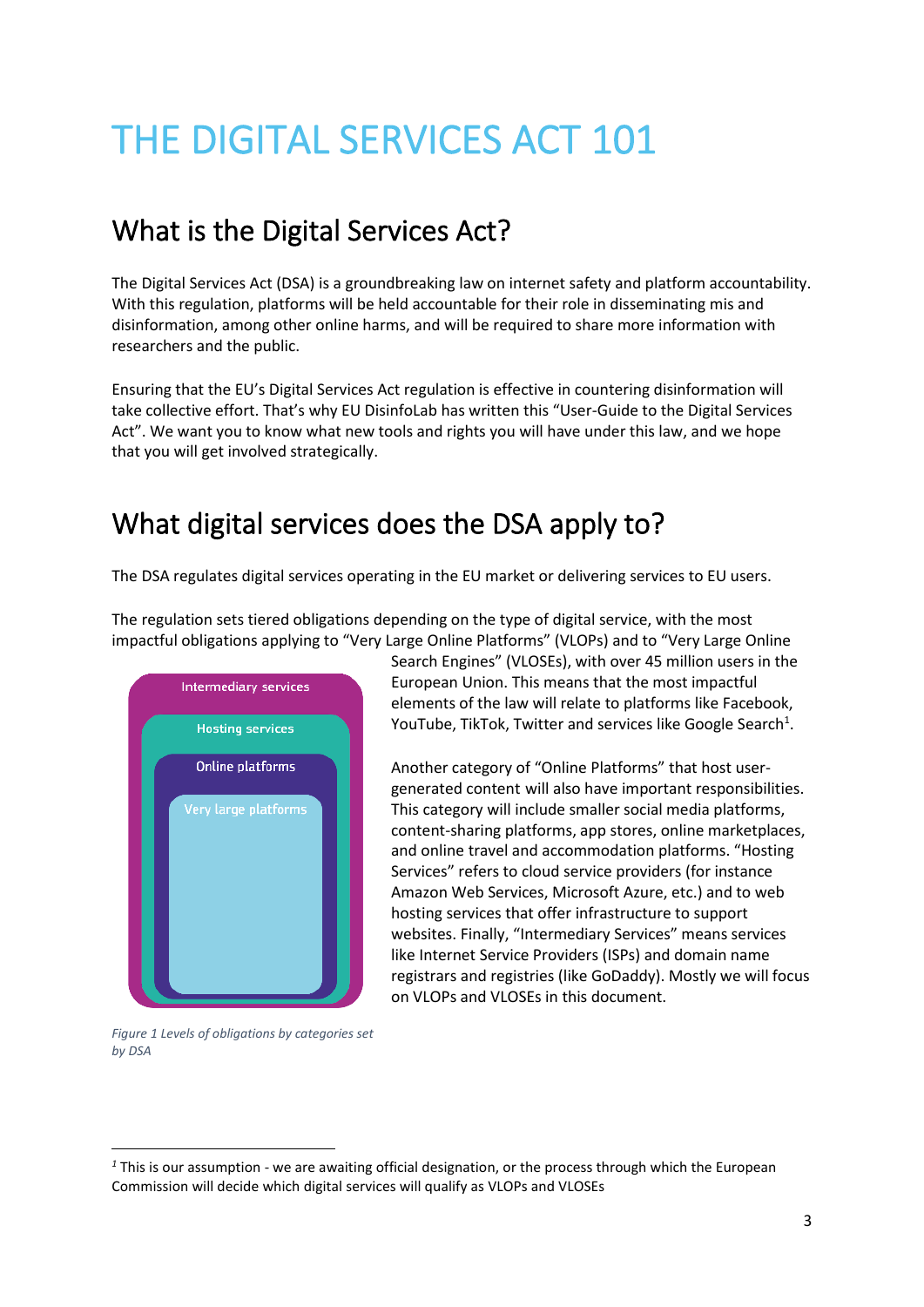## <span id="page-4-0"></span>What is the difference between legal and illegal content, and why does this matter for the DSA?

The DSA differentiates between legal content and content that is illegal according to EU law and the laws of Member States. Disinformation is a bit tricky here, because it often falls into the "grey zone" between what is illegal and legal. Some elements of disinformation campaigns may be illegal in some member states, for instance harassment or defamation. However, generally disinformation is understood to be harmful but *legal*, like spreading conspiracy theories.

The DSA sets obligations for how digital services deal with illegal content. We will not go over those provisions in detail here since we are focused on disinformation. But the DSA does set obligations for how digital services deal with content that has societal risks, and disinformation clearly fits here. The DSA also has obligations for how platforms deal with violations of their terms of service, and disinformation fits here as well. Because disinformation is harmful to users, social media platforms have generally approached the problem through their terms of service or community guidelines.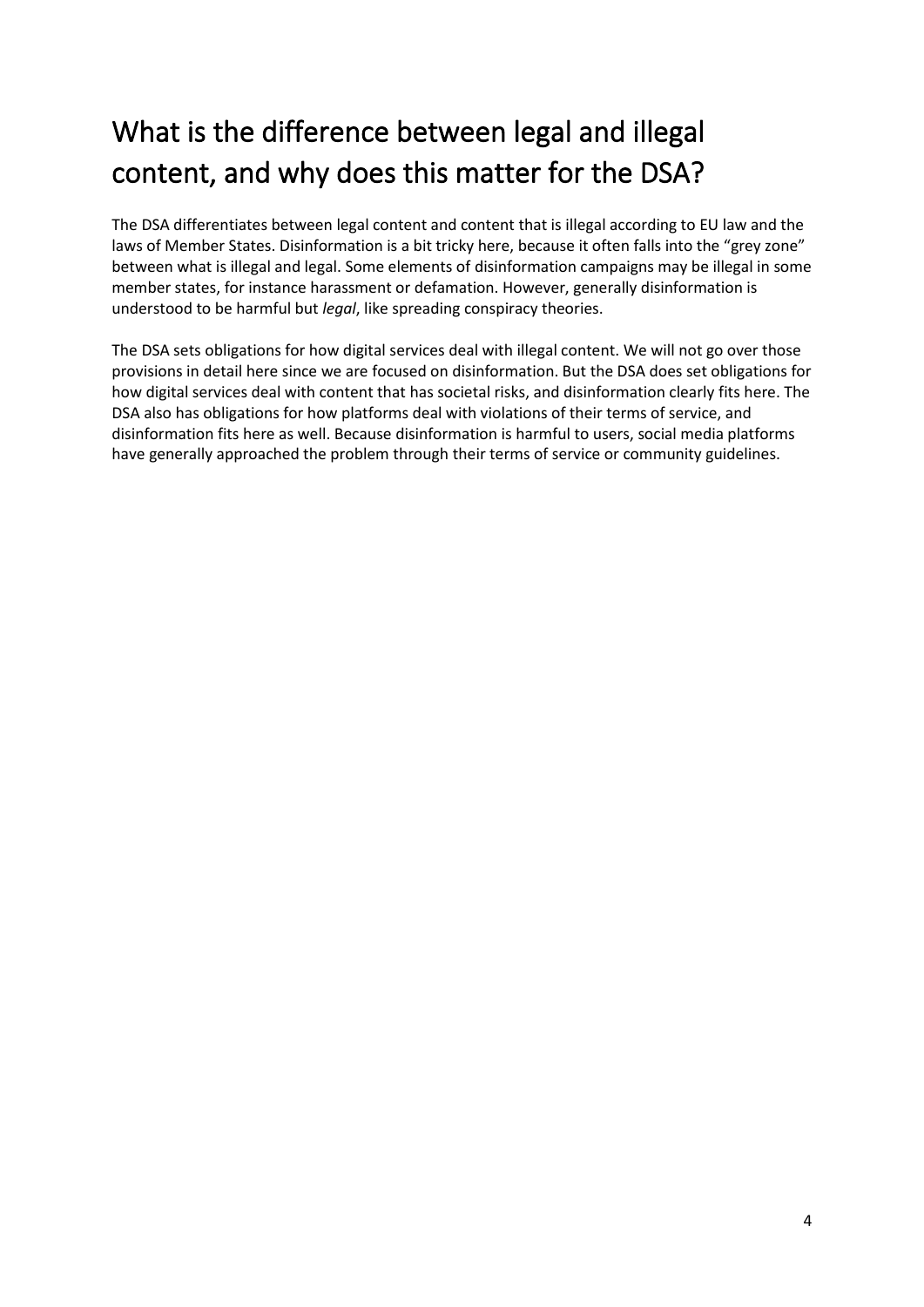## <span id="page-5-0"></span>KNOW YOUR RIGHTS UNDER THE DSA

### <span id="page-5-1"></span>What can I do if I want to report disinformation? Does DSA make a difference there?

DSA **does not establish** a new or obligatory reporting system specifically for disinformation, only for illegal content. However most online platforms already have tools in place which you can use to report content that is incompatible with platform terms and conditions, which is often the case for disinformation.

### <span id="page-5-2"></span>What can I do if I reported disinformation and nothing happened?

You can use the *Internal complaint handling system* provided for in the DSA (Article 17). All online platforms will need to have a system allowing users to complain about platforms' content moderation decisions, both in cases of over-moderation (take downs) and under-moderation (when platforms decide not to act on reported content). Platforms will need to either adapt existing mechanisms, or create new ones, that allow these complaints.

Importantly, when your complaint contains sufficient grounds that the platform considers it was wrong not to act, or that it was wrong to act, it would need to reverse its decision as quickly as possible or inform you about the other redress possibilities.

**How is it useful for me?** For those fighting disinformation and often receiving no reaction from platforms when disinformation is identified and reported to them, **Article 17 of the DSA** makes sure that the decision not to act is seen as a content moderation decision and can be challenged. This has been one of the key things that the EU DisinfoLab advocated for in the DSA, and we are happy to say this is a win for us and for the entire counter-disinformation community.

**Who will have to comply?** All online platforms except micro and small ones.

- A microenterprise employs fewer than ten persons and its annual turnover and/or annual balance sheet total does not exceed €2 million.
- A small enterprise employs fewer than 50 persons and its annual turnover and/or annual balance sheet total does not exceed €10 million.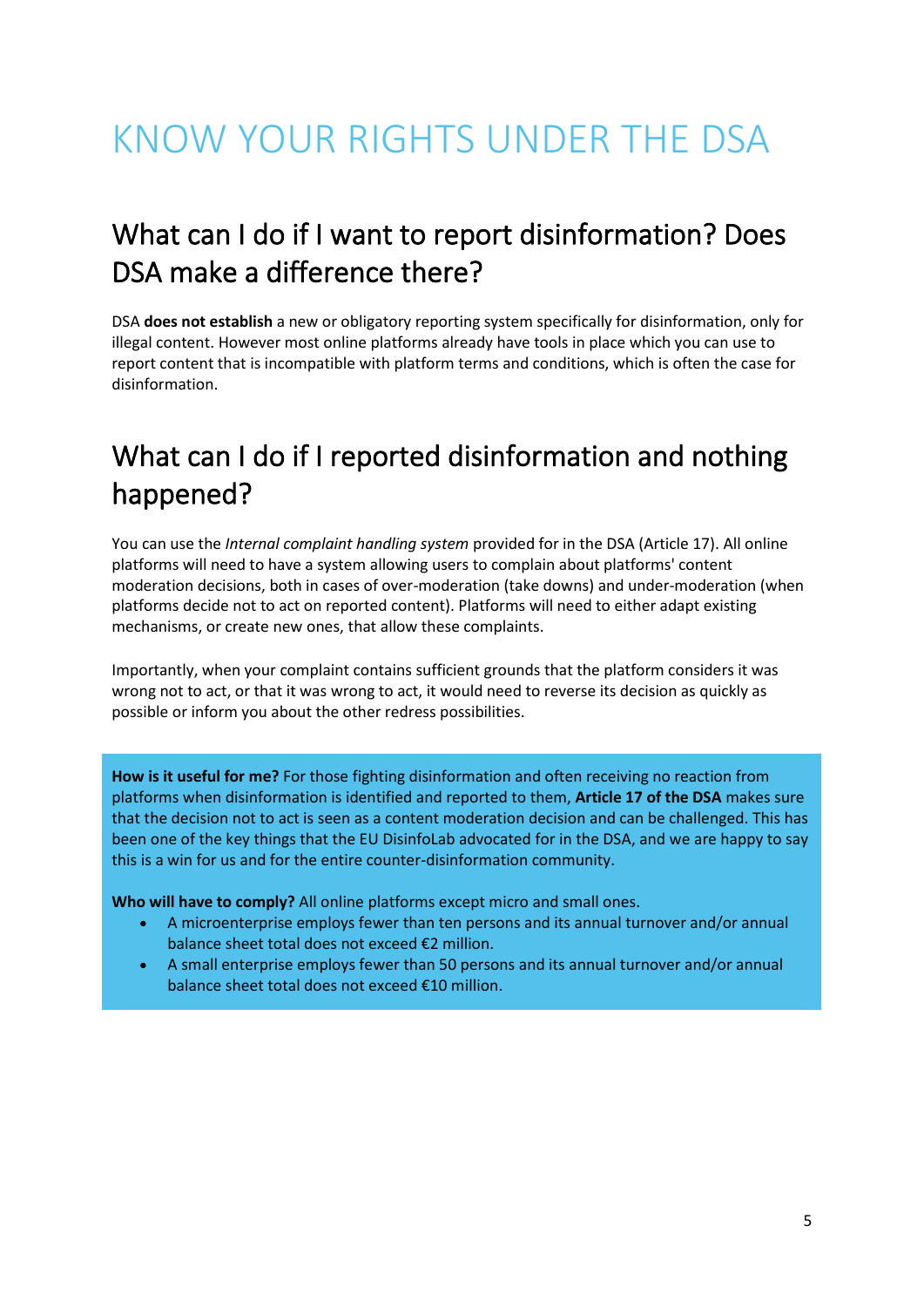## <span id="page-6-0"></span>Does this mean small and micro enterprises are exempt from the regulation?

No, small and micro enterprises still have obligations, for instance related to tackling illegal content (more on this below when we discuss the Article 14). If they wish they can also join any voluntary Codes of Conduct, for instance related to tackling disinformation.

## <span id="page-6-1"></span>What if I am not satisfied with the outcome of my complaint? Is there anything I can do to challenge this decision?

Yes, you can. If you reported a piece of disinformation, it was not acted upon or you believe not adequately moderated, and the outcome of the complaint under article 17 is not satisfactory, you can challenge the platform's decision on this through yet another tool: *Out-of-court dispute settlement,* provided for in the DSA (Article 18). The article allows the establishment of independent bodies in different Member States through which you could settle disputes without going to an official court. These bodies would be certified by the Digital Service Coordinators (DSC) of the Member States.

While these out-of-court dispute settlement bodies will not be able to impose a binding solution, the DSA requires both parties, meaning the user and the platform, to take part in the dispute settlement process. If the out-of-court dispute settlement body decides in favour of the user, the platform would need to cover all procedural costs. If the decision is in favour of the platform, the user would not have to cover any costs incurred by the platform. In other words, you as the user would only be charged if it was found that you brought the dispute in bad faith.

**How is it useful for me?** Since disinformation is not generally illegal content and usually not defined in national laws, you usually cannot bring your problem to a national court. Out-of-court dispute settlement is the best option to challenge the platform's decision in case you are not satisfied with the outcome of the initial internal complaint procedure (Article 17). It gives you additional tools to appeal and seek redress.

**Who will have to comply?** All online platforms except micro and small ones.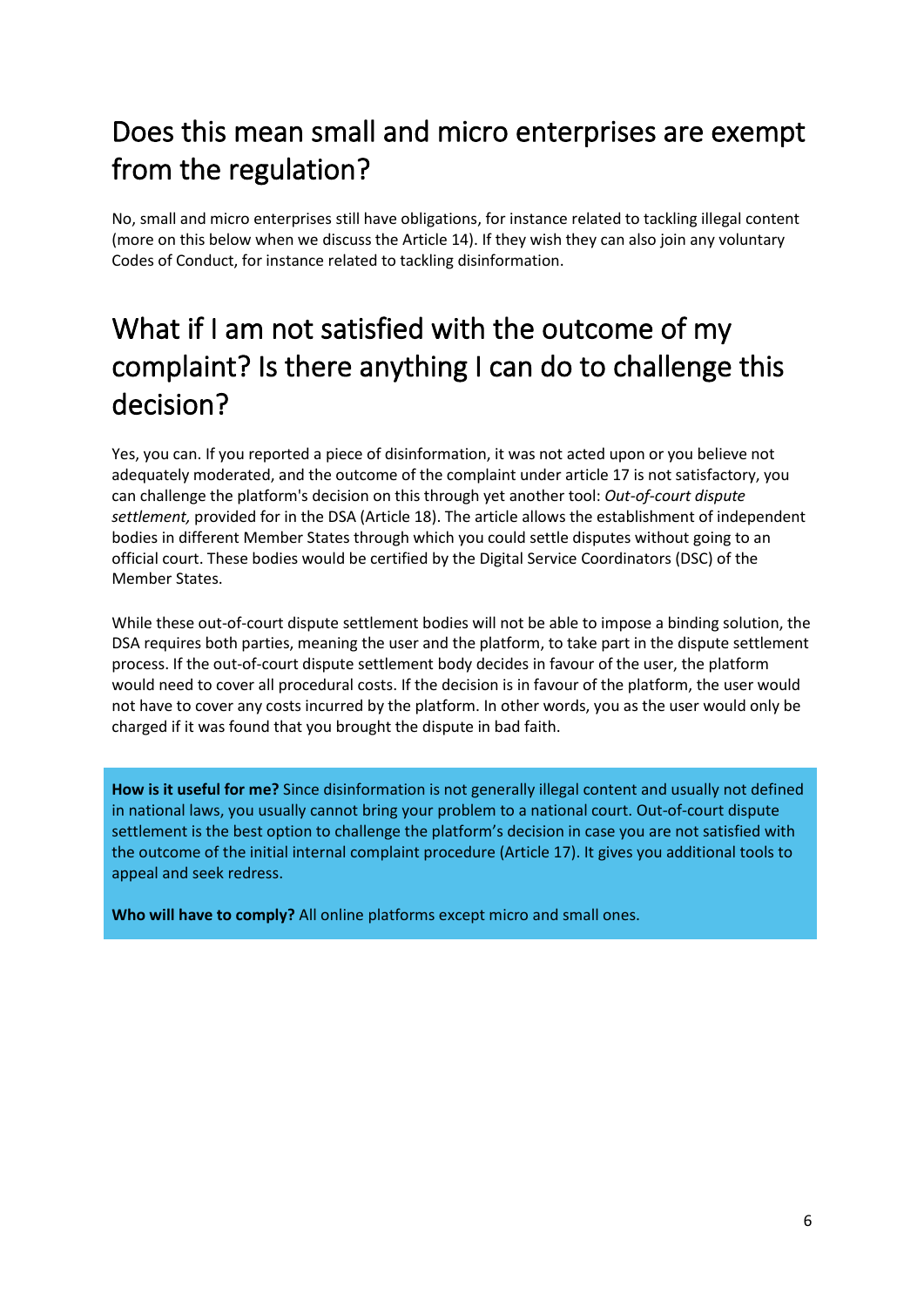## <span id="page-7-0"></span>Is there anyone else who can help me to defend my rights under DSA? Can I help someone to defend theirs?

Yes, there is a *Representation* provision in the DSA (Article 68) that gives you a right to mandate a body, organisation, or association to exercise your rights provided in the DSA on your behalf (for example under Article 17 & 18). Also, complaints submitted on behalf of the users through mechanisms referred to in Article 17 are processed and decided upon with priority. Organisations wanting to take up this role should be non-profit, established in a Member State, and its statutes to demonstrate legitimate interest in ensuring that the DSA is complied with.

**How is it useful for me?** This would allow you to either ask a specialised organisation to seek redress on your behalf. This also potentially lets you become a specialised organisation representing victims of disinformation. The priority given to complaints submitted by representative organisations would also mean that urgent matters, such as no action on a far-reaching disinformation campaign, would be dealt with more quickly.

**Who will have to comply?** All online platforms except micro and small ones.

## <span id="page-7-1"></span>Okay… so this is all about what I can do when I spot disinformation online. What can I do to help prevent disinformation or reduce its spread in the first place?

VLOPs and VLOSEs will need to conduct *risk assessments* and design appropriate *risk mitigation measures* under the DSA (articles 26 and 27) to provide safer services for users, including assessing and mitigating risks for disinformation. VLOPs and VLOSEs where appropriate, will need to consult, among others, independent experts, and civil society organisations.

Systemic risk assessment will need to look at how their services contribute to the spread of disinformation, including through algorithmic systems, content moderation systems, applicable terms and conditions, advertisement, and data collection practices. Particular attention should be given to inauthentic use of their systems. It also sets a requirement for users to label "deepfakes" by obliging platforms to give users a tool to indicate that their content is synthetically manipulated to deceive. If platforms fail to comply with this or any other obligation under the DSA, they will face fines up to 6 percent of their annual worldwide turnover, and 1 percent if they provide incorrect or misleading information.

**How is it useful for me?** The requirement for platforms to consult civil society organisations when identifying their systemic risks and then to put forward risk mitigation measures gives us in the counter-disinformation community the grounds to request a seat at the table in the process through which VLOPS and VLOSEs, and the Commission enforce the DSA. While collaborating with civil society is not a direct legal obligation, the DSA can incentivise platforms to engage with you.

**Who will have to comply?** VLOPS and VLOSEs.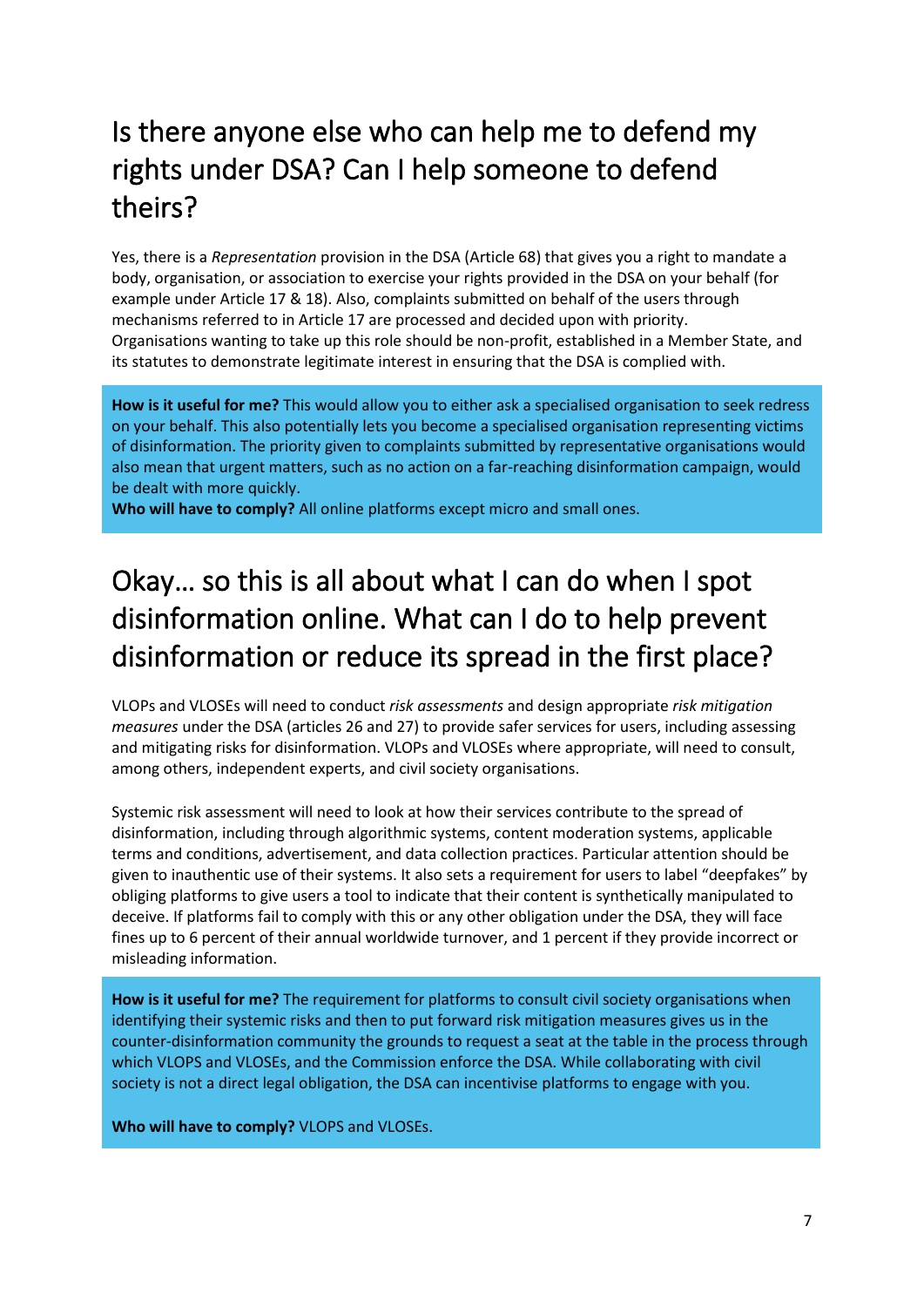#### <span id="page-8-0"></span>Can I submit a complaint about a platform?

You have the right to submit a complaint to your Digital Services Coordinator (DSC) about any platform you are using if you want to allege that they have infringed the regulation or if you want to seek damages (Article 43). This can also be done by an organisation or association on your behalf if that organisation has legal rights as a representative organisation under the DSA (Article 68). Your DSC will assess your complaint and submit it to the DSC of the member that is overseeing the regulation of the platform.

#### <span id="page-8-1"></span>What is the relationship between the DSA and the new Code of Practice on Disinformation?

The Code of Practice has been strengthened with more precise commitments for the signatories and will link up with the DSA. It will most likely become a Code of Conduct under Article 35 of the DSA. However, it remains voluntary. Signatories can join the Code as a way to show they are mitigating their systemic risks related to mis/disinformation. They can become a signatory to the entire Code and then adhere to certain commitments based on their systemic risks.

Work on the Code of Practice is ongoing. Details about the exact relationship between the Code of Practice and the DSA remain to be worked out, for example the consequences of failing to meet the commitments in the Code of Practice, the processes for auditing, etc.

## <span id="page-8-2"></span>What about the illegal content? What are some of the mechanisms in place to report that? Are they different from the ones that I can use to report disinformation?

DSA mandates platforms to create *notice and action mechanisms* that users can employ to report illegal content (Article 14). After the submission of a notice, the service provider should get back to the user without delay about the service provider's decision on the reported content and redress possibilities.

**How is it useful for me?** You can use the notice and action mechanism to report illegal content and be sure that service providers will need to inform you about their decision on it.

**Who will have to comply**? All hosting services.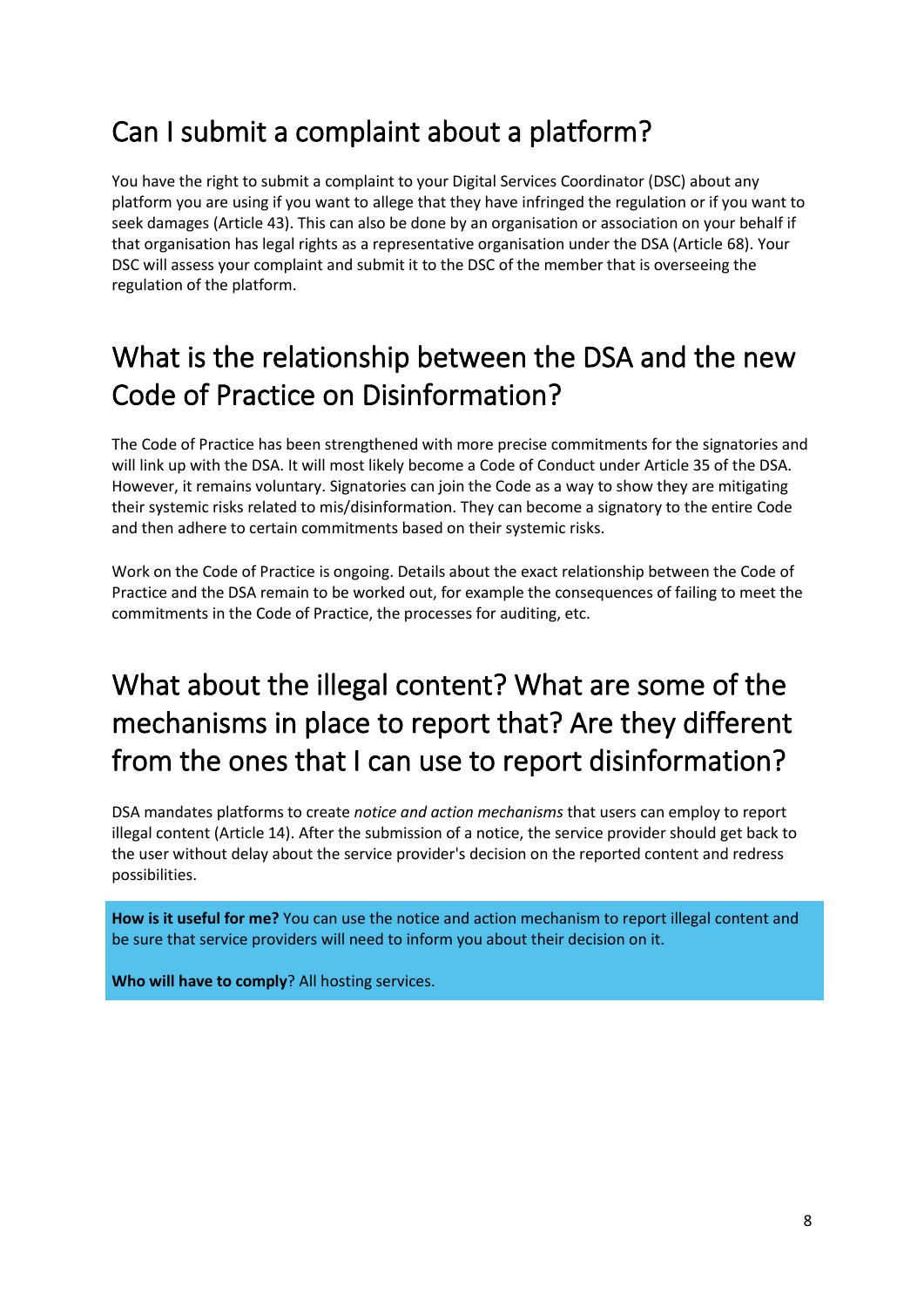## <span id="page-9-0"></span>Can I know why the service provider decided to take a certain action on my content?

Yes, in the DSA according to the *Statement of reasons* (Article 15) hosting services will have to provide reasons to any affected recipient of the service on any restrictions on visibility of the content, restrictions of monetisation of the content, suspension, or termination of the service in whole or in part, also of recipient's accounts. This statement would need to explain what action has been taken and the grounds on which it is either illegal or incompatible with the platform's terms and conditions.

The statement must also share clear and user-friendly information on redress mechanisms available. An important safeguard here has been added where the statement of reasons would not apply in case of intentional manipulation of the service, for example in case of those running coordinated disinformation campaigns. These bad actors should not be able to obtain knowledge that would help them circumvent the platforms' policies.

How is it useful for me? This will bring much more transparency about the decisions that platforms take in their content moderation efforts and help you understand their arguments in case you would like to appeal or challenge their decisions.

Who will have to comply? All hosting services.

#### <span id="page-9-1"></span>How does DSA affect my status as a Trusted Flagger?

#### **Trusted Flaggers: Article 19**

 $\frac{1}{\sqrt{2}}$ 

There will be a formal regime of DSA Trusted Flaggers specifically under DSA: this is a status that will be granted to an entity upon its application to the Digitals Services Coordinator in their Member State. Notices submitted by these Trusted Flaggers on illegal content are treated with priority. It is not clear from the text what kinds of illegal content areas these DSA Trusted Flaggers will work on, but because the text refers to illegal content in Article 19, it seems they will be focused on illegal content.

However, if you already hold the status of a Trusted Flagger with respect to certain platforms, for instance Trusted Flagger for disinformation, the DSA will likely not change this, and this status should still be respected.

In order to be granted the status of DSA Trusted Flaggers, you as an entity must meet predefined criteria such as a specific expertise in illegal content, independence from the platforms and integrity of its activities. The DSA Trusted Flaggers should publish reports at least once a year on their activities.

**How is it useful for me?** Notices submitted by Trusted Flaggers will have priority review, so this ensures that the reported content is removed more quickly. **Who will have to comply?** All online platforms except micro and small ones.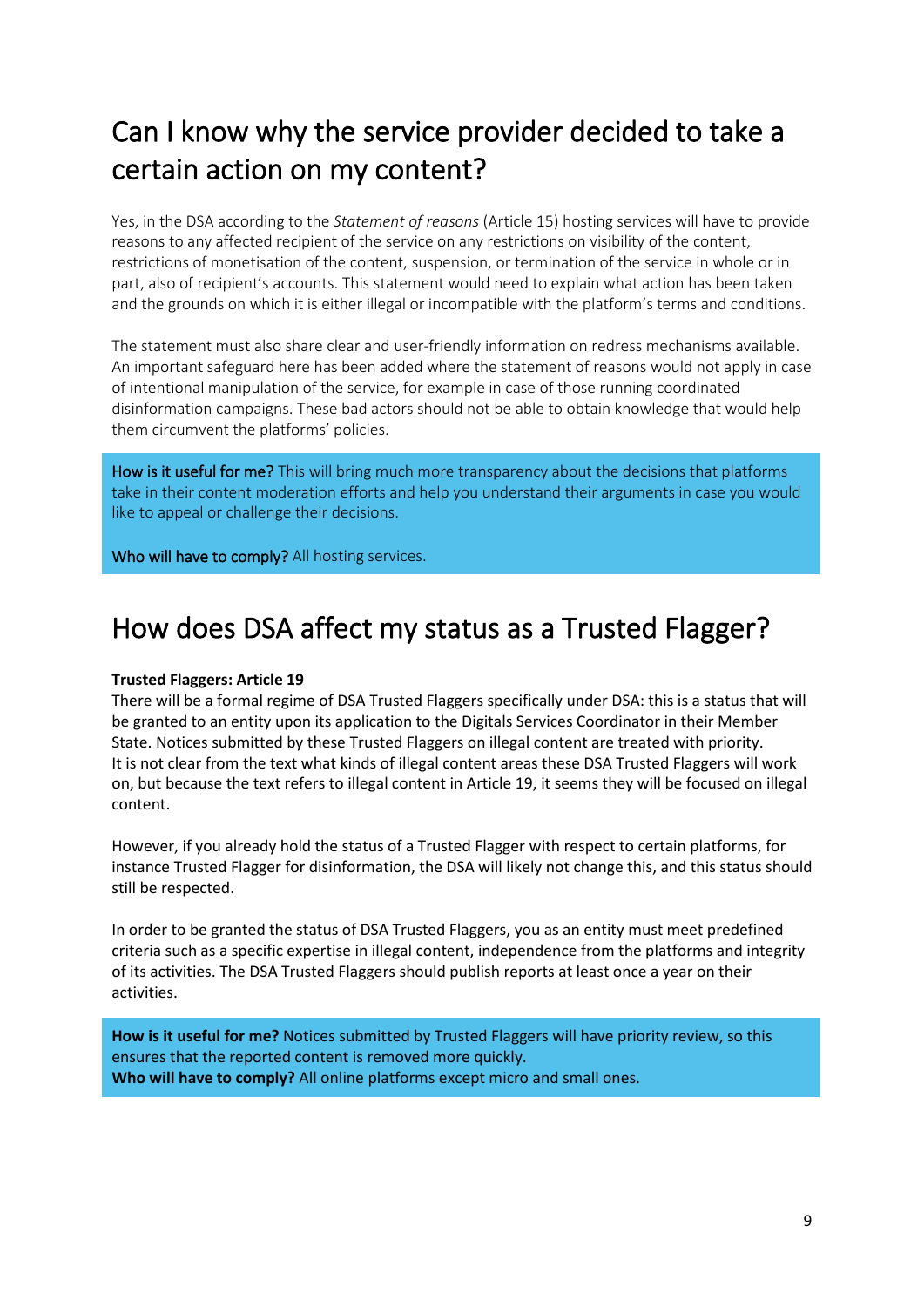#### <span id="page-10-0"></span>What does the DSA say about ads?

Platforms will no longer be allowed to target ads based on behavior for minors or based on profiling sensitive categories of personal data for anyone (like ethnicity, political views, or sexual orientation). They will have to inform users when they are targeted by an ad, who paid for the ad, when content is sponsored, and when influencers are promoting commercial messages.

Platforms must create ad repositories, allowing researchers, civil society groups and regulators to inspect ad placement and targeting. And they must assess if their advertising systems are manipulated or otherwise contribute to societal risks, for instance the risk of promoting or funding disinformation.

## <span id="page-10-1"></span>What happened with the "media exemption" in the DSA?

There were attempts to introduce the media exemption excluding media content from content moderation. This would have provided default legal protection to all content published by a "media", shielding them against any content moderation efforts by platforms.

Media had a very vague definition and is generally impossible to define, so this would have potentially shielded many actors from content moderation and opened the floodgates to disinformation.

These attempts have been rejected by the European Parliament and the Council of the EU thanks to the work of the disinformation and digital rights community. Hence, we have no "media exemption" in the DSA.

#### <span id="page-10-2"></span>What new data will be available?

The DSA will create important new data sets. Disinformation experts will be able to use the new data created from transparency obligations to ensure that platforms are complying with the regulation and to "look under the hood" and better understand the challenges that exist.

#### - **Article 13:**

All intermediary services will have to publish detailed yearly reports about their content moderation, including:

- the number of notices submitted through the notice and action procedure
	- o the number of removal orders received from Member States' authorities, categorised by type of illegal content
	- $\circ$  the number of notices submitted by trusted flaggers
	- $\circ$  any action taken on the notices and whether it was because the content was illegal or because it violated terms and conditions
	- o the number of notices processed exclusively by automated means
	- o the median time needed for taking the action
- the use of automated tools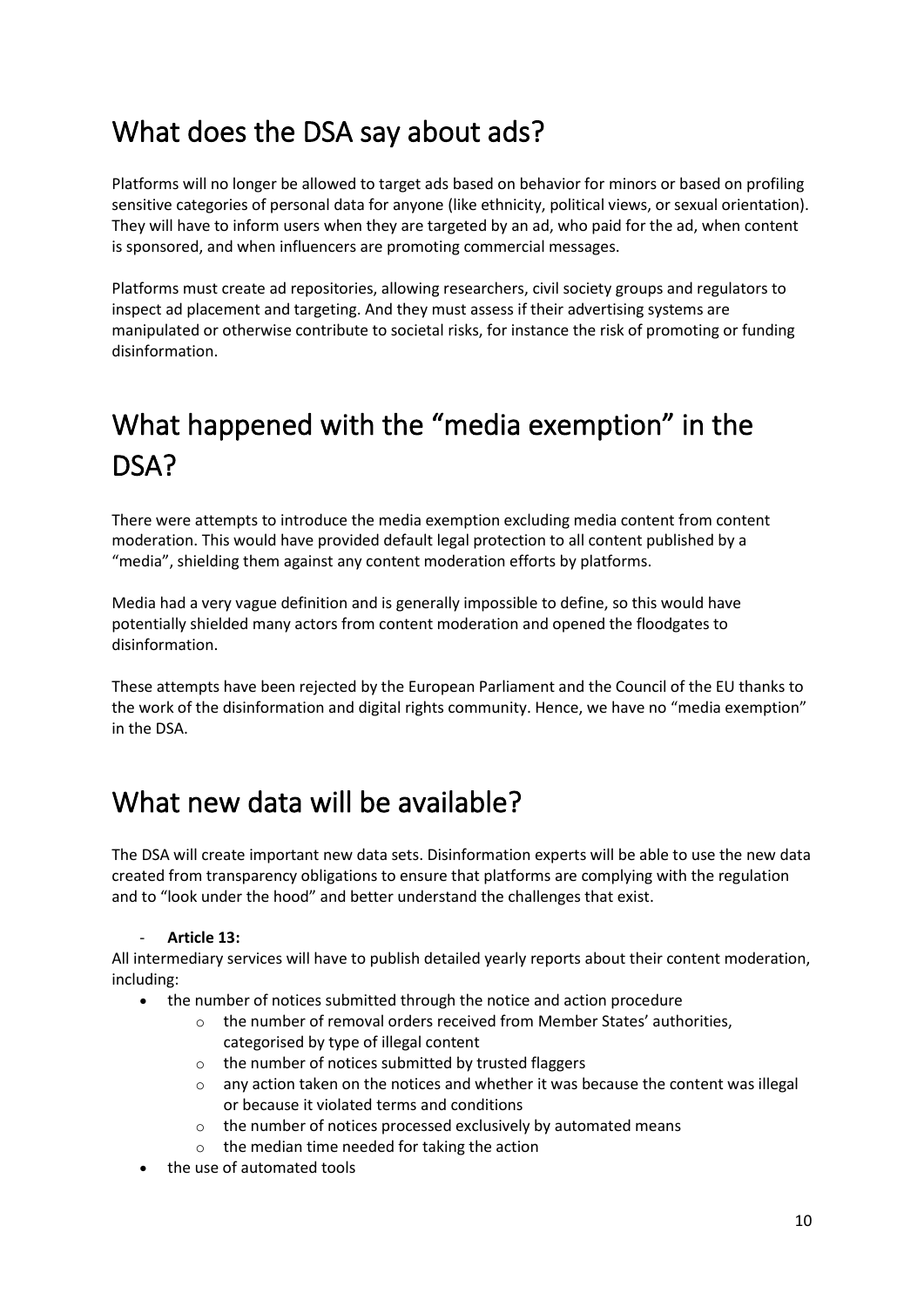- the measures taken to provide training and assistance to persons in charge of content moderation
- the complaints received through the internal complaint-handling system
	- o the basis for those complaints
	- o the decisions taken
	- $\circ$  the median time needed
	- o the number of instances where those decisions were reversed

#### - **Article 23:**

Additional reporting obligations apply to online platforms and to VLOPs.

A Commission Database accessible to vetted researchers will contain the decisions and the statements of reasons related to removing illegal content.

Every six months online platforms must publish data on their average monthly users in each Member State.

In their yearly transparency reports (above) they must also include:

- the number of disputes referred to the out-of-court dispute settlement bodies, their outcomes, and the average length of those procedures
- the number of suspensions and reason for suspensions related to
- any use made of automatic means for content moderation and data about accuracy

#### - **Article 24:**

Platforms must provide users with specific information on their advertisements in real time, including:

- that the information displayed amounts to an advertisement
- the natural or legal person on whose behalf the advertisement is displayed
- information about the main targeting parameters

#### - **Article 29:**

VLOPs must explain in their terms and conditions the "main parameters" which govern their recommender systems.

#### - **Article 30:**

Ad transparency obligations for the VLOPs require them to set up a public online interface that can be used to search for:

- the content of the advertisement
- the natural or legal person on whose behalf the advertisement is displayed
- the period during which the advertisement was displayed
- whether one or more particular groups of users were the intended target
- the main targeting parameters
- the total number of users reached
- aggregate numbers for the group or groups of users to whom the advertisement was targeted specifically

#### - **Article 31:**

The DSA will set up a framework to force VLOPs to provide access to data to vetted researchers. Here vetted researchers may include civil society organisations that meet specific criteria. Details here remain to be determined. The researcher requests will have to go through the national-level regulator (the "Digital Service Coordinator") in the form of "a reasoned request". These requests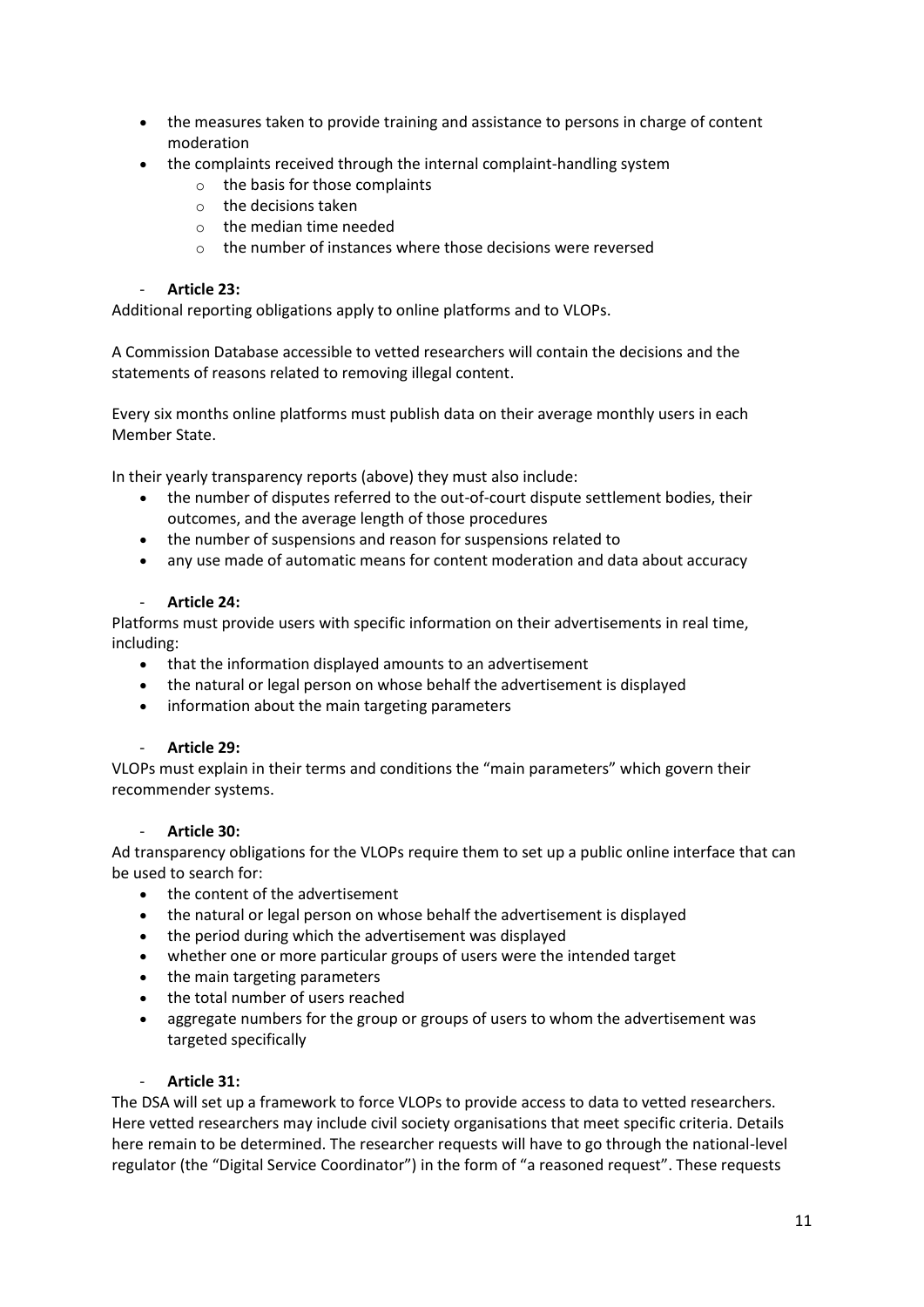must be for the purpose of monitoring the VLOPs compliance with the requirement to mitigate their systemic risks. For example, a researcher could submit a request for data related to assessing the effectiveness of their counter-disinformation efforts.

#### - **Article 33:**

VLOPs must also publish yearly a report outlining the outcome of the systemic risks assessment, the risk mitigation measures, the audit report, and the audit implementation report.

#### <span id="page-12-0"></span>Who is responsible for enforcing the DSA?

The DSA has a two-tiered enforcement structure. The VLOPs and VLOSEs will be overseen by the European Commission. This is intended to ensure strong enforcement of the largest platforms even if there is not sufficient political will or resources in each Member State.

Then, all other services will be overseen by the nationally appointed regulators. Each Member State will create a Digital Service Coordinator (DSC) who will be the main entity responsible for overseeing the regulation in the country. Member States can appoint multiple regulators to oversee different aspects of the regulation, but they need one DSC.

#### <span id="page-12-1"></span>What are the powers of the Digital Service Coordinators?

The DSC will have many important powers. For instance, they will be responsible for approving data access requests (under Article 31), designating Trusted Flaggers (under Article 19), designating out of court dispute settlement bodies (under Article 18), and receiving complaints (Article 43). The DSC also has the ability to request relevant (compliance-related) information from the digital services it oversees and to conduct on-site inspections.

DSCs are also encouraged to develop national tools and guidance for digital services. For instance, they are supposed to give guidance to platforms about setting up the complaints' mechanisms discussed earlier.

#### <span id="page-12-2"></span>What is the European Board for Digital Services?

Representatives of the Digital Service Coordinators will together make up the European Board for Digital Services, an EU level independent advisory group that will oversee the proper application of the regulation.

The Board may invite experts and observers to its meetings (Article 48) and may cooperate with external experts. They must disclose these consultations. It is therefore possible for us as civil society and disinformation experts to advise the Board and sit in on meetings – this could be an important way for us to get insights into the functioning of the regulation.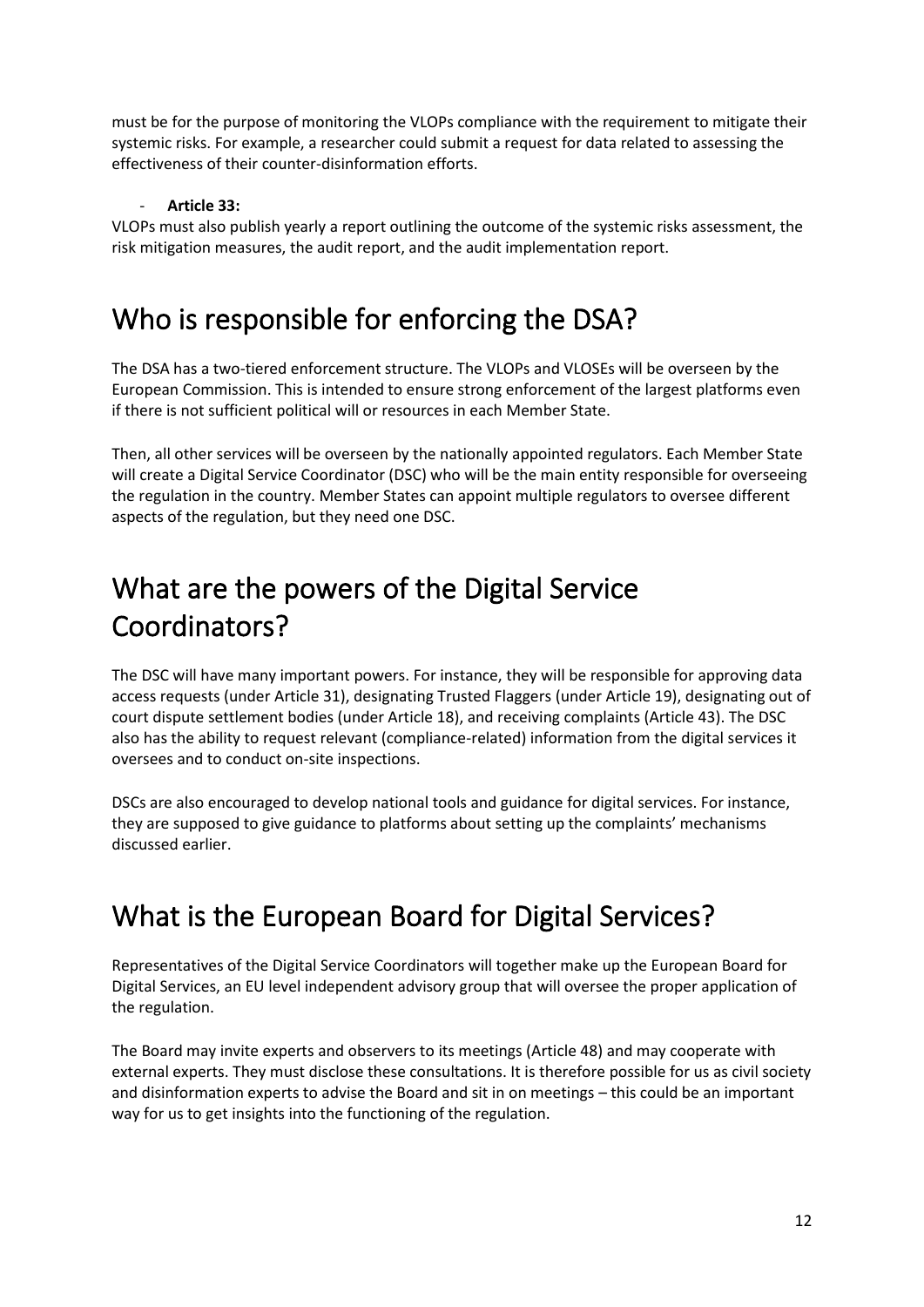#### <span id="page-13-0"></span>Who will be my DSC?

The DSCs will be designated by the national governments. If they wish, Member States can designate an existing national authority as their DSC. DSCs must have sufficient resources and must have complete independence from private and public bodies.

Governments should be thinking now about who their DSC will be, since the DSC should be ready to enforce the regulation in 15 months from now.

#### <span id="page-13-1"></span>What if my DSC isn't doing their job properly?

If you are having problems with the Digital Services Coordinator in your Member State, you may be able to seek help from a different Digital Services Coordinator. For each digital service under the regulation, there is a DSC of Establishment (in the member state where they are legally registered), and the various DSCs of Destination (where they operate).

A DSC of Destination can request the DSC of Establishment to take investigative or enforcement actions towards the platform in its jurisdiction. Also, in cases involving at least three Member States, the Board can request the DSC of Establishment to take these actions.

Keep in mind that the European Commission still has the role of overseeing VLOPs and VLOSEs.

#### <span id="page-13-2"></span>What if my Trusted Flagger request is denied?

Civil society fought hard to try to ensure an 'appeals' process for cases when these requests were denied by your DSC but unfortunately did not win this.

### <span id="page-13-3"></span>What if my research or data access request is denied?

There is currently no appeals process if your data access request is denied by your Digital Services Coordinator. However, the European Commission will establish an independent agency to advise on the request vetting process.

The Delegated Act that will detail Article 31 on Data Access & Scrutiny might provide further provisions on data access requests.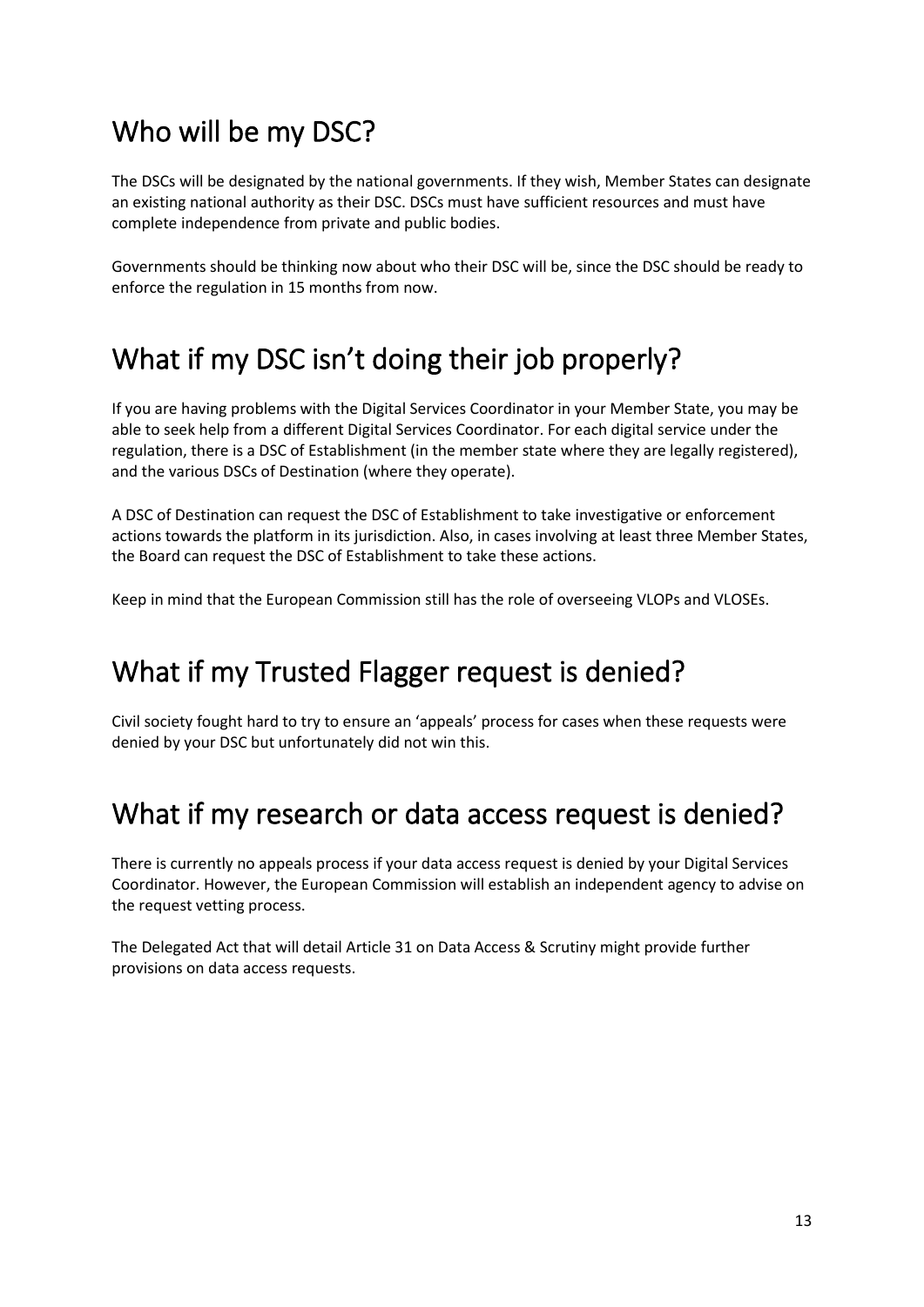## <span id="page-14-0"></span>Who can I contact at each platform regarding the regulation?

All digital services in scope of the regulation must have a single point of contact (Article 10). The single point of contact is necessary for communicating with the national government authorities (like the DSC), the European Commission, the European Board for Digital Services, and recipients of the service (you!). The single point of contact is required to be easily contactable and responsive to your requests.

Digital services that are not legally established in the EU must appoint a legal representative (Article 11) in an EU country where they offer services. This representative is responsible for cooperating with the member state's authorities, the Commission, and the Board, and can be held liable for noncompliance with the Regulation.

### <span id="page-14-1"></span>What are the next steps for enforcing the regulation?

The agreed text is now subject to formal approval by the Parliament and the Council. Because it is a regulation, once it is adopted, it will apply directly to all countries in the EU. It will apply fifteen months after "entry into force" or from January 1, 2024, whichever later.

However, the regulation will apply to VLOPs and VLOSEs at an earlier date, four months after these services are designated as VLOPs and VLOSEs.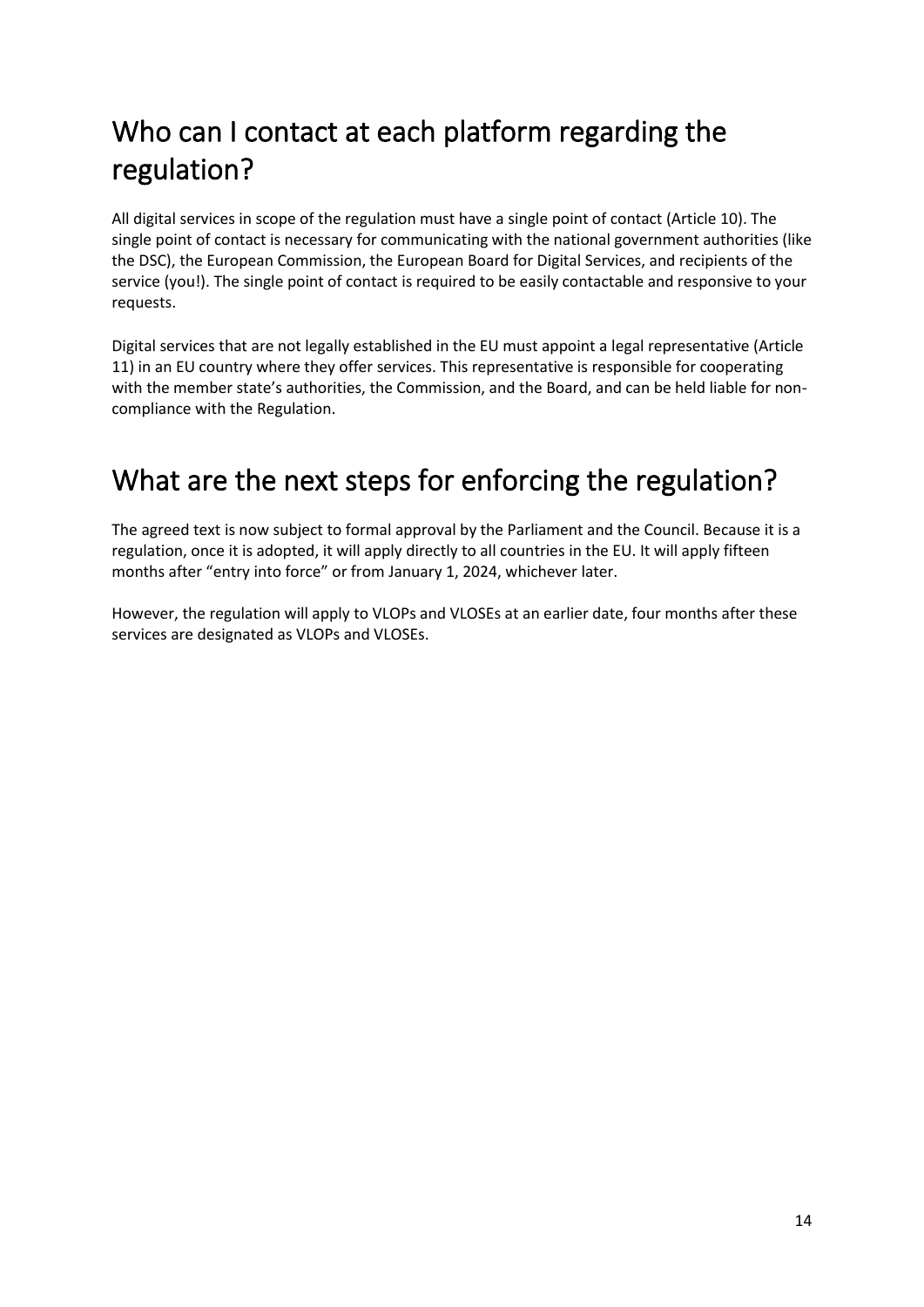# <span id="page-15-0"></span>DSA REPORTING PROCESS OVERVIEW